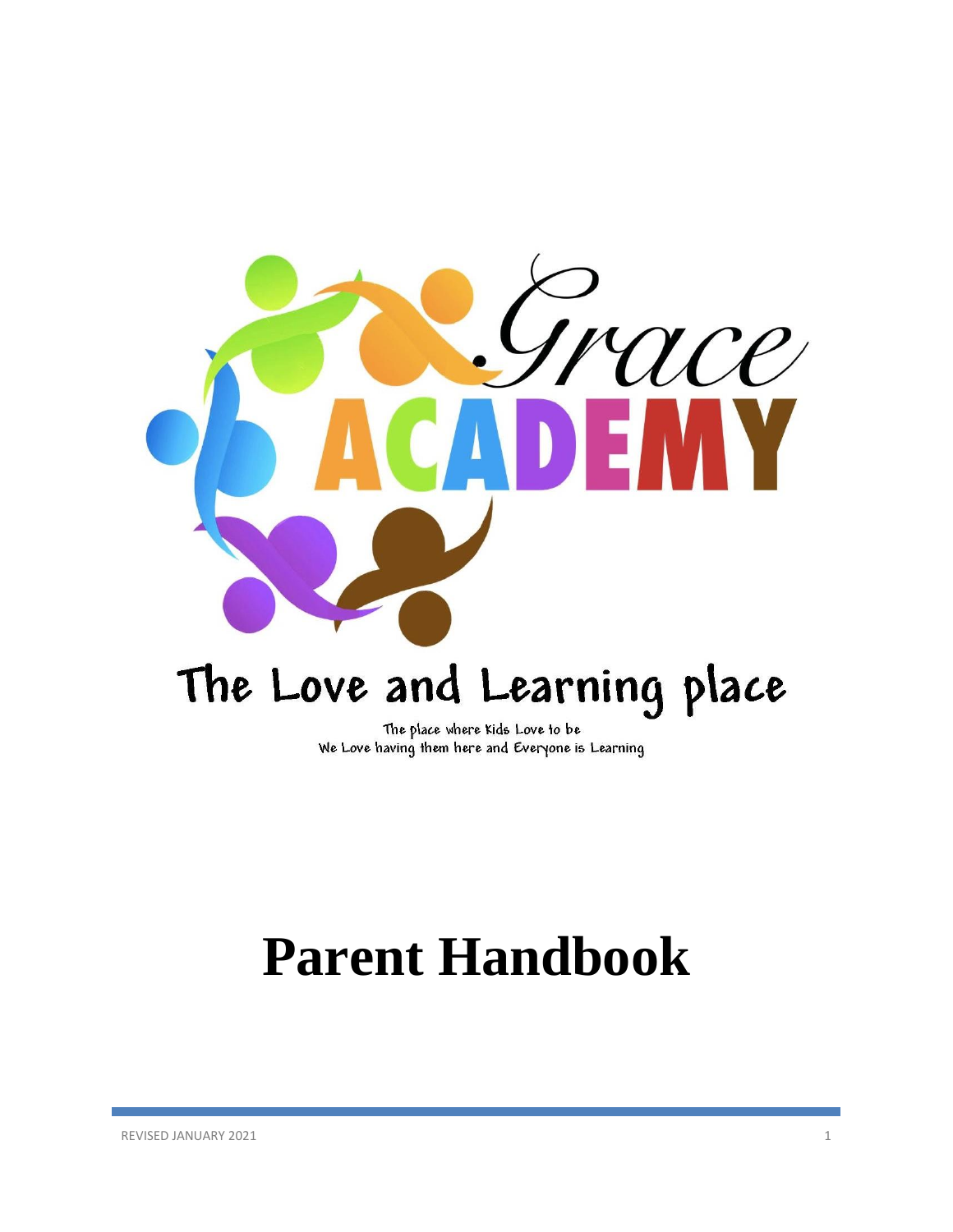#### **Mission Statement**

To provide children expanded academic and enrichment learning opportunities in a safe environment.

#### **Goals**

Grace Academy's goals are to provide quality care, provide tutoring, recreational, social and cultural enrichment experiences and prevention opportunities. The components of the program are designed to provide students with the opportunity to:

1. Stay in a safe, nurturing and drug free environment with positive adult role models.

- 2. Socialize with peers in a healthy manner and demonstrate positive behaviors.
- 3. Receive assistance with homework and individual tutoring.
- 4. Engage in learning activities.
- 5. Learn how to engage in a healthy lifestyle through prevention activities.

6. Become involved with high quality educational, developmental and recreational opportunities.

Our program will be consistently changing to meet needs of each participant.

## **Our Mission**

At Grace Academy it is our mission to provide quality, educational, loving, and godly atmosphere for your child during your time away.

## **Parent Involvement**

You are always welcome to come visit our center. Your presence, participation, and input are greatly appreciated. We encourage you to engage in your child's activities here at Grace Academy. We believe your involvement is crucial for both you and your child because it strengthens the continuity between a child's experience at home and at the center.

Parents must keep children's records up to date. Always inform the office of any changes in address, phone number, custody, health, or emergency contacts. In the event custody changes, please provide our office with a copy of the papers.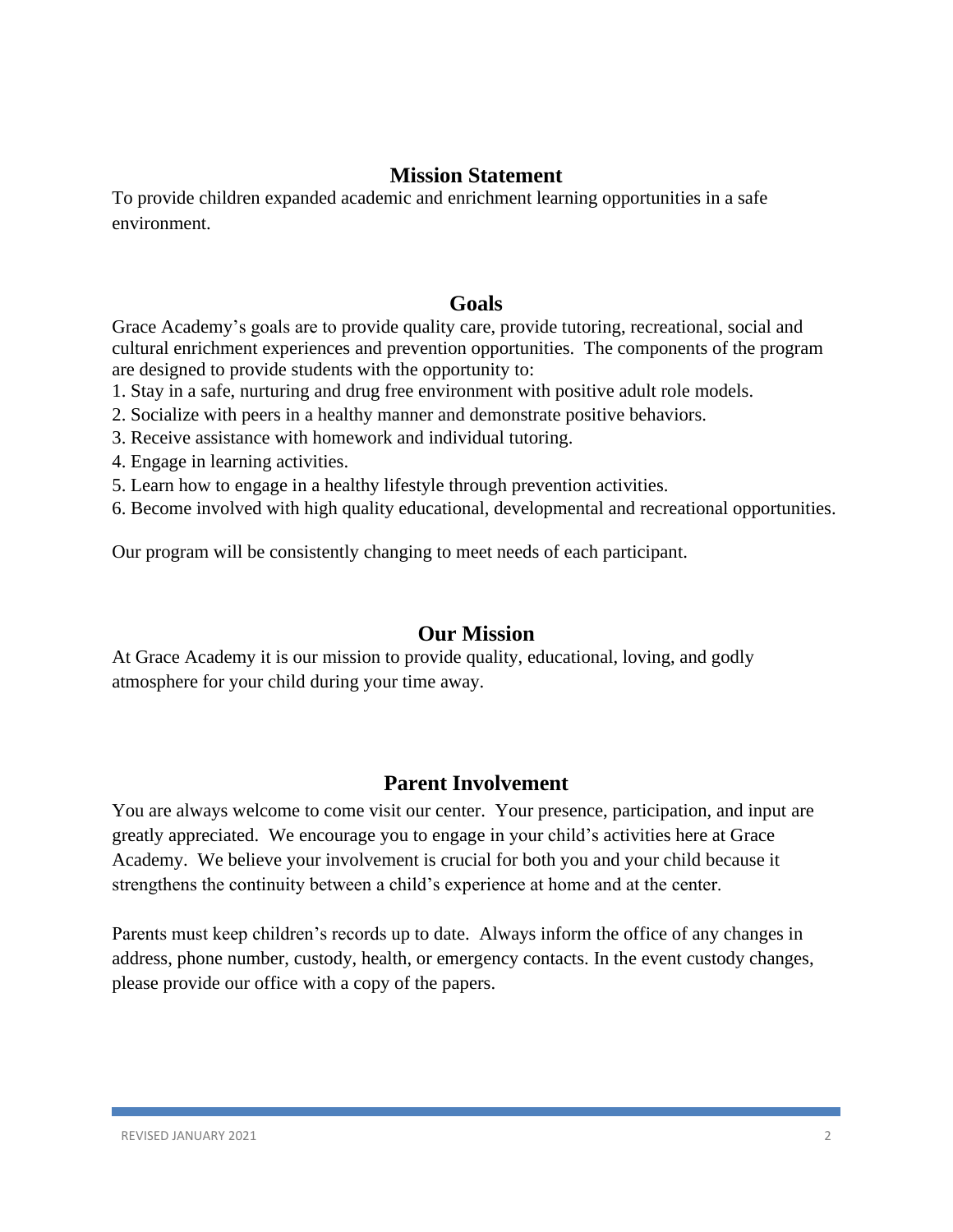#### **Inclusion**

It is our belief that children of all ability levels are entitled to the same opportunities for participation, acceptance and belonging in the childcare program. We will make every reasonable accommodation to encourage full and active participation of all children in our program based on their individual capabilities and needs. It is also our belief that equal educational opportunities are available for all children, without regard to race, color, creed, national origin, gender, age, ethnicity, religion, disability, or parent/provider political beliefs, marital status, sexual orientation or special needs, or any other consideration made unlawful by federal, state or local laws. Educational programs are designed to meet the varying needs of all students.

#### **Confidentiality**

Unless we receive your written consent, information regarding your child will not be released, with the exception of that required by our regulatory and partnering agencies. All records concerning children at our program are confidential.

#### **Family Engagement**

You, as the parent/guardian or family members are the child's first teacher. Children are successful when their families are a part of their growth and development in an early childhood program. It is encouraged that parents and other family members are involved in the program, visiting the children's classrooms, participate in special events, birthdays or programs and provide feedback on the program. We offer a variety of ways in which families can participate in helping us establish and reach our program goals.

#### **Non-discrimination Statement**

We do not discriminate based on race, age, color, religion, physical handicap, sex or national origin.

Please inform office of any allergies, physical or mental disorders, mental or developmental disabilities. Please tell the director of any special services which the center needs to provide.

#### **Government Mandate**

Parents, we are required by law to report suspected child abuse or neglect to D-FAC! Report any suspected case of communicable disease to the local health department.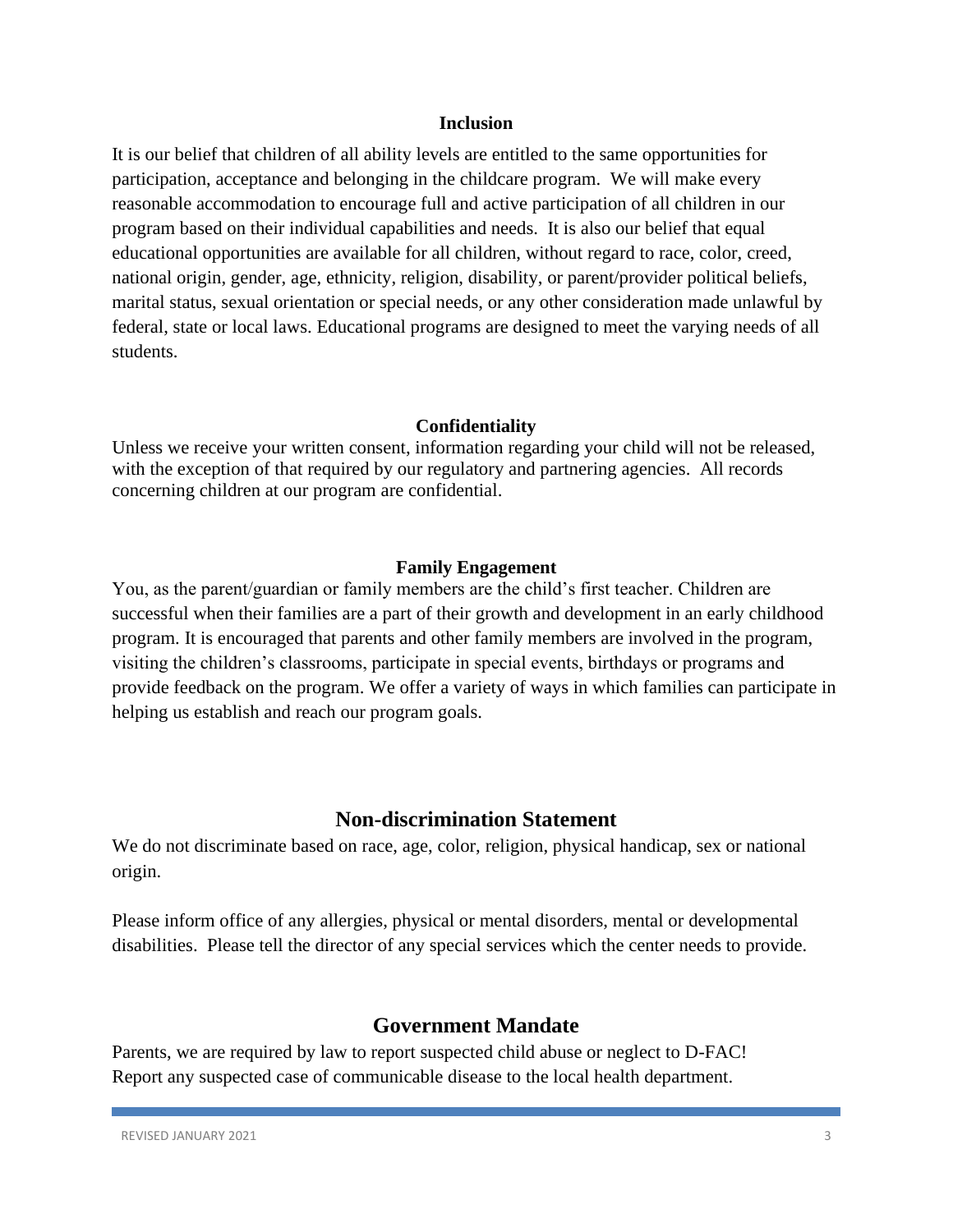## **Center Operation**

The following policies and procedures are for the purpose of operating a safe, healthy, and happy childcare center. We want you and your child to be comfortable and have a sense of well-being.

Hours:

Monday – Friday from 6:00AM until 6:00PM Children MUST ARRIVE by 10:00AM to be admitted for the day. Delays in arrival due to certain circumstances must be approved by the director.

Closed Holidays: New Year's Eve New Year's Day July 4th Memorial Day Labor Day Thanksgiving Day Christmas Eve Christmas Day

If any of the above holidays fall on a weekend, we will be closed that Monday following to observe. Closure dates are subject to change without further notice.

## **Religious Activities**

Throughout the year we will celebrate various religious activities and holidays to include but not limited to the following: Christmas Easter

**Student Registration**

Grace Academy is open for children ages 6 weeks to 4 years old; 5 years to 12 years for our before and after school program and Summer Enrichment Program. Registration is ongoing throughout the year. The student registration form, medical form, parental authorization for release, emergency information form, and parent handbook signature page are to be completed and submitted for approval. No student may stay in the program until all forms have been received and approved.

## **Tuition and Payment Procedure**

When your child is enrolled in the academy, he or she is expected to attend regularly. Parents and guardians are responsible for full payment of tuition. The fees are for the place reserved for your child. Even if your child is not here, we must still charge the fee.

Program fees are: EFFECTIVE AUGUST 1, 2021

**Infant room rates** \$130.00 weekly

**Toddler – preschool room** rates \$ 120.00 weekly

**Before and after school program** \$70 weekly; an additional \$15 per day for full day attendance when school is closed less than a week during the school year. Full-time tuition of \$115 if school is closed for the full week.

**Summer enrichment program** ages 5 years old and older \$115.00 weekly (includes fieldtrips)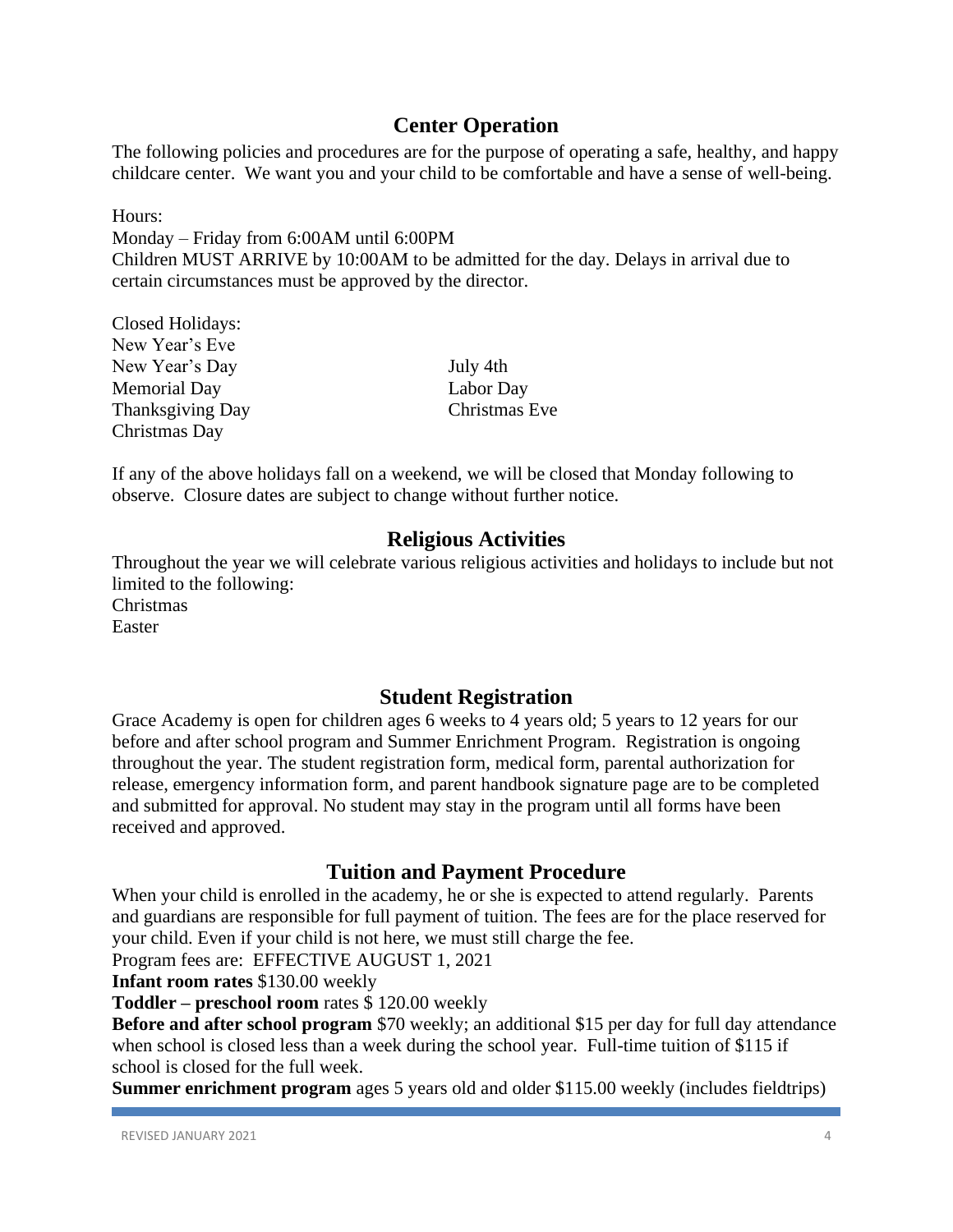ALL accounts will be placed on auto draft. You can choose to have tuition drafted weekly or monthly. **Accounts drafted on a credit card will have a \$3.00 transaction fee added. Checking drafts are done at no additional charge.** There is a \$30.00 fee for all returned drafts. We accept some major credit and debit cards.

Weekly payments will be drafted **EVERY MONDAY** Monthly payments will be drafted on the **1 st of each month**

Children whose tuition is returned by the bank will be required to submit payment within 24 hours to resume care.

#### **All students must pay a \$65.00 registration fee. All students must pay a \$100.00 YEARLY curriculum fee. This fee is due upon registration and by August 15 each following year.**

RETURN CHECK: A fee of \$30.00 will be charged for any check returned for insufficient funds. This fee must be paid in two weeks. The day care will NOT accept checks from you after a second returned check.

Each child's slot in the Program is reserved for him or her only. Payment is due regardless of attendance.

**Payment is due in advance of services.** The amount due does not change when the academy is closed due to holidays.

In the event of unforeseen **EXTENDED** closure (weather, pandemic, etc.) tuition WILL BE DUE. However, tuition amount may be adjusted at the discretion of the director.

## **Late Pickup Policy**

The day care closes at 6:00 p.m. We ask parents to arrive by 5:55PM to allow the children enough time to tidy up and gather their belongings. If a 6:00PM arrival is unlikely, please take a moment to call us so a staff member can speak to the child about the delay.

A late fee of \$5 .00 per minute will be charged for a pickup after 6:00PM. If a child is picked up before 6:05PM, the late fee will be waived. If a child is picked up after 6:05PM, the late fee will be assessed from 6:00PM. An entry in the late pickup log will detail the time of pickup and the amount due. Late fees will be added to the child's tuition bill. After the third occurrence of a late pickup, the five-minute grace period will be revoked. Continual late pickup may result in a child's suspension or removal from the day care.

PRE-K students not enrolled in before and after school will be charged before and after school tuition if the student NOT picked up by 2:30PM.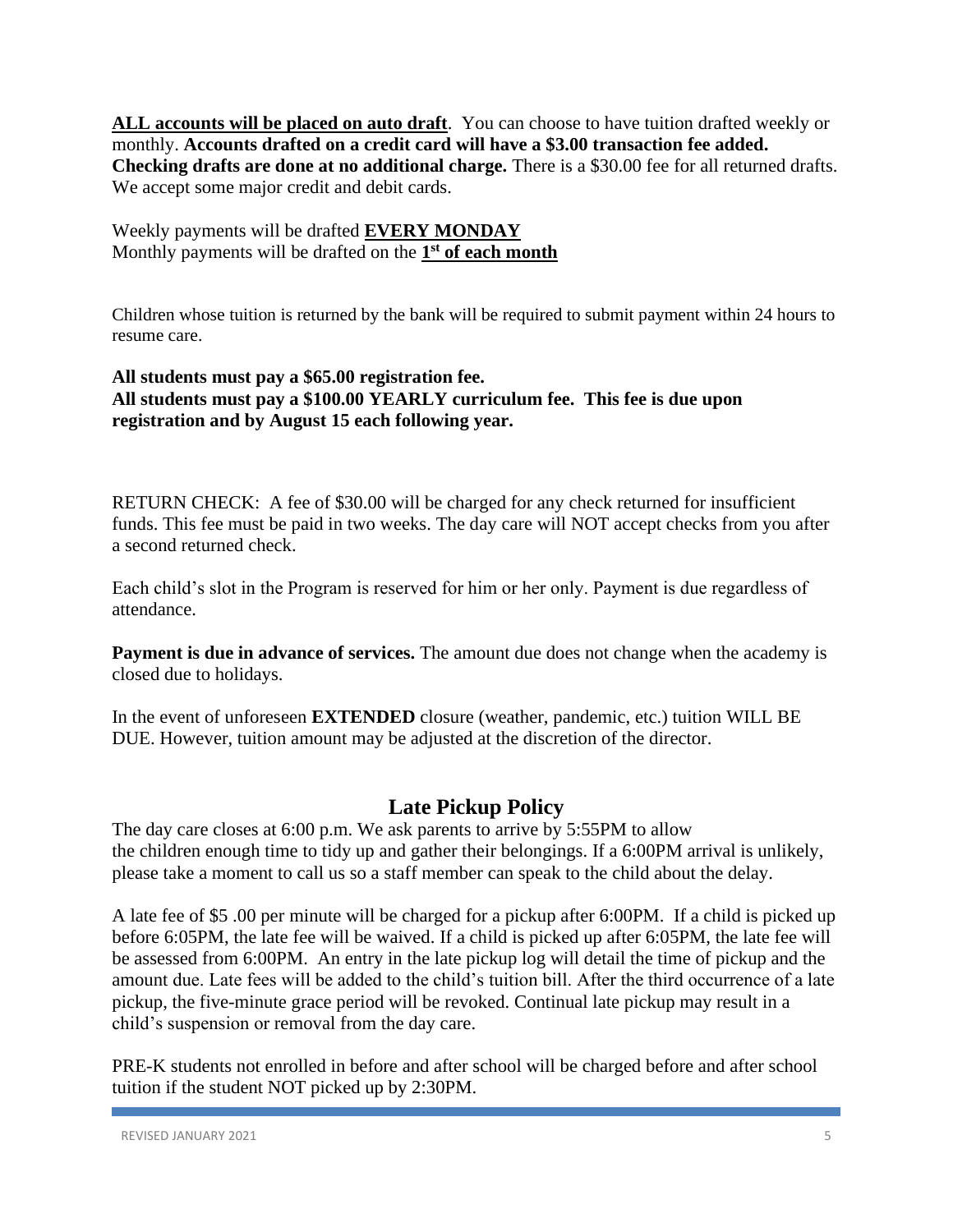## **No Toy Policy**

Due to loss, breakage and children not wanting to share their toys, please leave them at home. NO toys should be bought to the center.

NO GUM, CANDY OR WEAPONS ARE ALLOWED TO BE BOUGHT IN THE CENTER.

## **Birthday Policy**

Children are allowed to celebrate their birthday at the center. PLEASE make arrangements with your child's teacher first!

Grace Academy will always make each birthday person feel special.

## **Dress Policy**

Dress your child comfortably. Remember your child will be running, climbing and in general, busy. Please tag clothing with indelible ink or name tags to avoid loss. ALWAYS have a change of clothing for your child at the center. Yu may put this in a show box with their name on the outside for storage. We can only be responsible for what is marked adequately.

## **Materials Needed**

#### UPON ENROLLMENT, EACH CHILD ID TO BRING A BOX OF TISSUE AS WELL AS:

| <b>Infants</b>      | <b>Toddlers</b>    | $2 \& 3's$         | 4 $&5's$          |
|---------------------|--------------------|--------------------|-------------------|
| <b>Diapers</b>      | diapers            | diapers            | change of clothes |
| Wipes               | wipes              | pull-ups           | 2 small blanket   |
| <b>Bottles</b>      |                    | change of clothes  |                   |
| (with child's Name) | wipes              |                    |                   |
| Baby food           | 2 small blankets   | 2 blankets         |                   |
|                     | Pull ups           | Pull-ups           |                   |
|                     | (Velcro side ONLY) | (Velcro side ONLY) |                   |
|                     | Wipes              |                    |                   |

ALL ITEMS MUST BE LABELED WITH CHILD'S NAME AND CHANGE OF CLOTHES SHOULD BE PLACE IN ZIPLOCK BAGS.

Parents must sign an infant feeding plan for all children under 12 months old and keep the plan updated when child goes to the doctor.

Diapers are checked every 1 - 2 to determine if they need changed or not. We will alert you when to bring more diapers or pull-ups.

Parents, we can assist with potty training.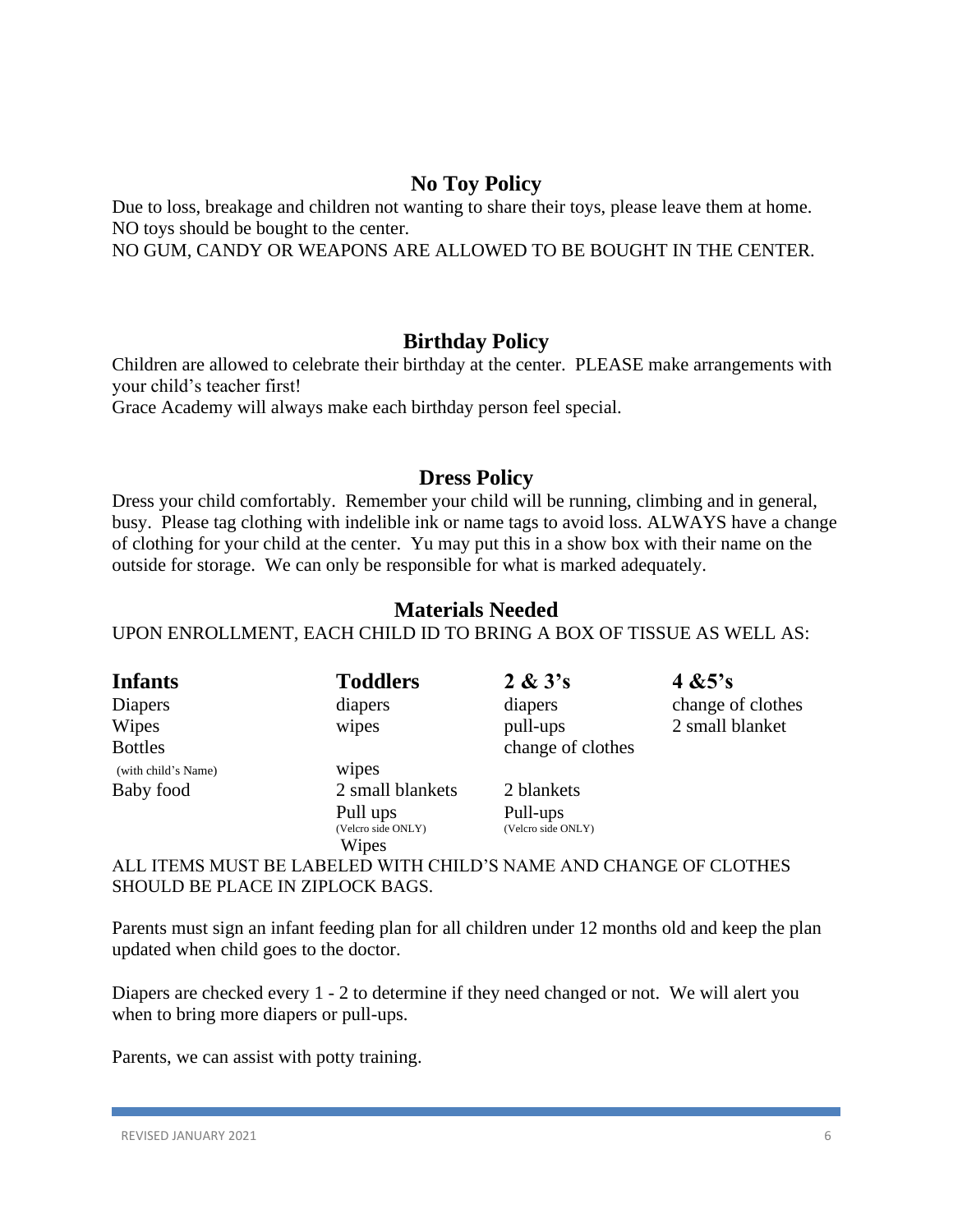#### **Food Service**

The center will provide breakfast, lunch and 1 snack. Please notify the center in writing with a list of any allergies your child has. If your child has food allergies or require a special diet, the parent will be responsible for providing an alternative to for their child. Monthly menu is posted in the hall.

#### **Breakfast ends at 8:30AM; PRE-K students will be served breakfast 7:30am-8am.**

As foods are introduced to your child and his/her eating/feeding habits change, we need to know. Parents/guardians will be responsible for providing all pre-mixed labeled bottles for their child and cereal/food if applicable as it is introduced. Once children begin to experiment with finger foods, they will be given the opportunity to eat the meals/snacks served by the program.

#### **Schedule Changes Due to Weather**

If the weather is bad, an announcement concerning center closing will be made over the radio, television stations, Facebook and mass text message. Be sure to sign up for our mass text messages.

We **WILL NOT** call parents at home or work. If the weather forecast sounds threatening, please listen to the radio, watch television, or have someone available to contact you about delays and/or closings.

If Long County Schools close because of hurricane watch or warning, Grace Academy WILL BE CLOSED.

If there is long-term power outage, we will contact the parents for them to pick up their child as soon as possible. PLEASE MAEK SURE YOUR CHILD'S INFORMATION IS ALWAYS CURRENT.

Emergency plans are posted at the front entrance for parent viewing.

#### **Daily Schedule for after school students**

The afterschool program is "flexibly structured". We have a unique schedule, but participants and adults can be assured that a familiar routine will be established. While lengths of each of the following components may vary, they will be instituted on a regular basis.

A. Snack: All participants at the afterschool program will receive a nutritious daily snack.

B. Homework Assistance: Staff members and trained volunteer tutors will help participant's work on assignments. Participants are responsible for bringing homework to the homework assistance session.

C. Tutoring: staff will work with program participants to strengthen academic skills.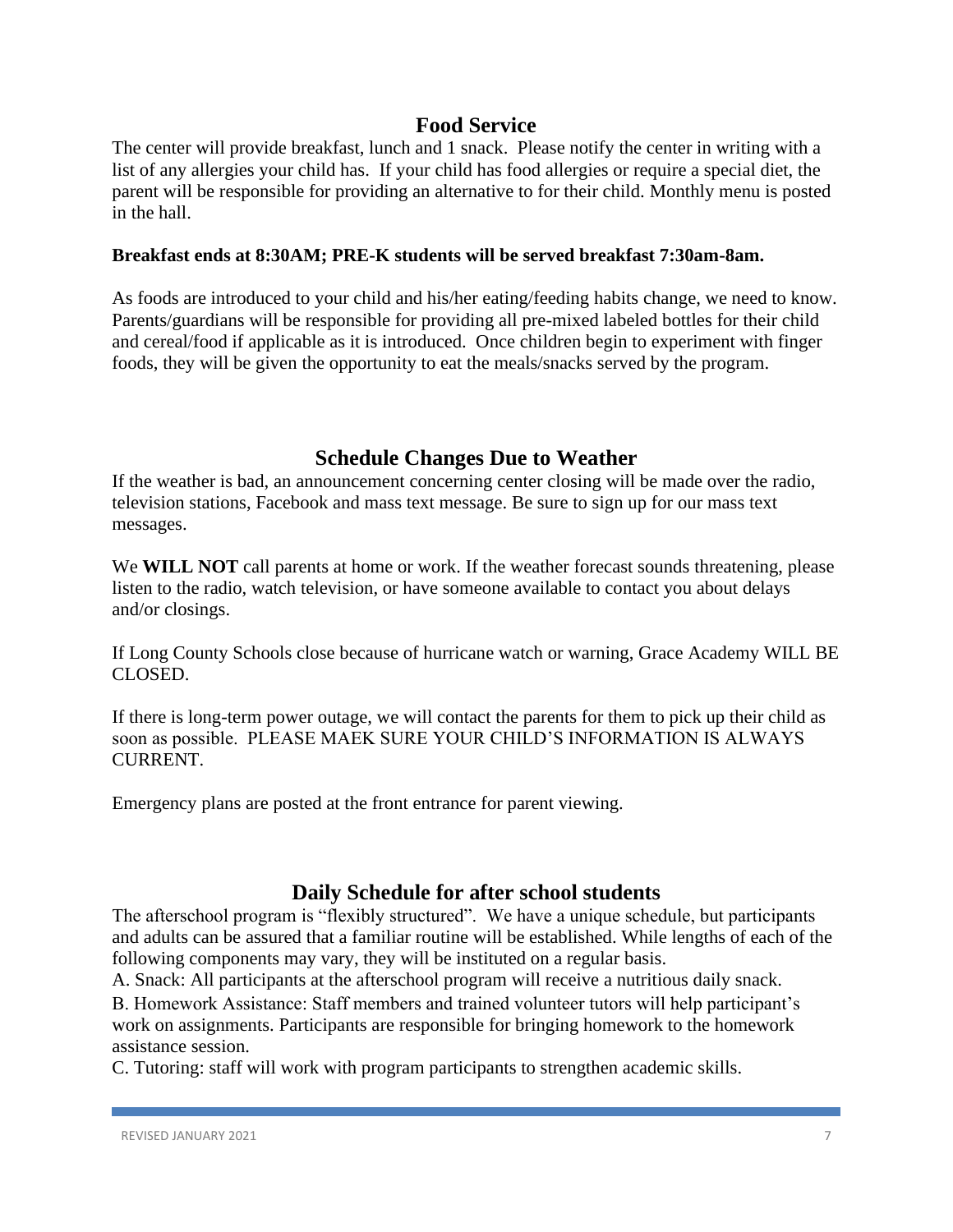D. Recreational, Social and Cultural Enrichment: Students can participate in organized activities. These recreation activities will provide participants an opportunity to broaden their interests, learn new skills, and enjoy socializing with others in a small group setting.

## **Withdrawal**

Parents are responsible for notifying director**, a two week notice in writing** must be given prior to the date they intend to withdraw their child from the academy.

Students may be withdrawn from the academy for the following reasons: Excessive late pick-ups (3 late pickups within 3 weeks)

- Discipline problems
- Non-payment or past due tuition
- Director's discretion

## **Absences**

Grace Academy staff understands conflicts in scheduling may occur as students may be very busy. Please be sure to inform the director, in advance, if your child will be absent from the day care on any given day.

## **Field Trips**

Grace Academy will offer field trips and/or special activities to participants. Information regarding field trips will be available at least one week prior to the trip. Your signature on the field trip permission section of the enrollment packet gives Grace Academy staff permission to take your child on field trips. If you do not wish for your child to attend a field trip, you MUST contact the program in advance.

## **Health Information and requirements**

Grace Academy staff is responsible for emergency care of sudden illness or injury. First aid will be given, but subsequent care is the responsibility of the parent and their physician.

All children must have a Georgia Immunization Certificate signed by your physician on file at the academy. If your child has any health, physical or family problems, they must be put in writing and attached to the contract. Please report your child's illness to the academy. A sign will be posted notifying parents of any contagious diseases at the academy. NO STAFF MEMBER will be allowed to give medication until a parent has signed a medicine authorization slip for the days it needs to be given. All medicine must be in the original container with label intact and legible. The label MUST have the child's full name, prescription number, time to be given, dates to be given, amount to be given, dispensing instructions and doctor's name before it can be administered. No substitution medicine is allowed. We do not keep extra mediation at the academy. Please be sure to provide (when needed) medication for your child. Take medicine to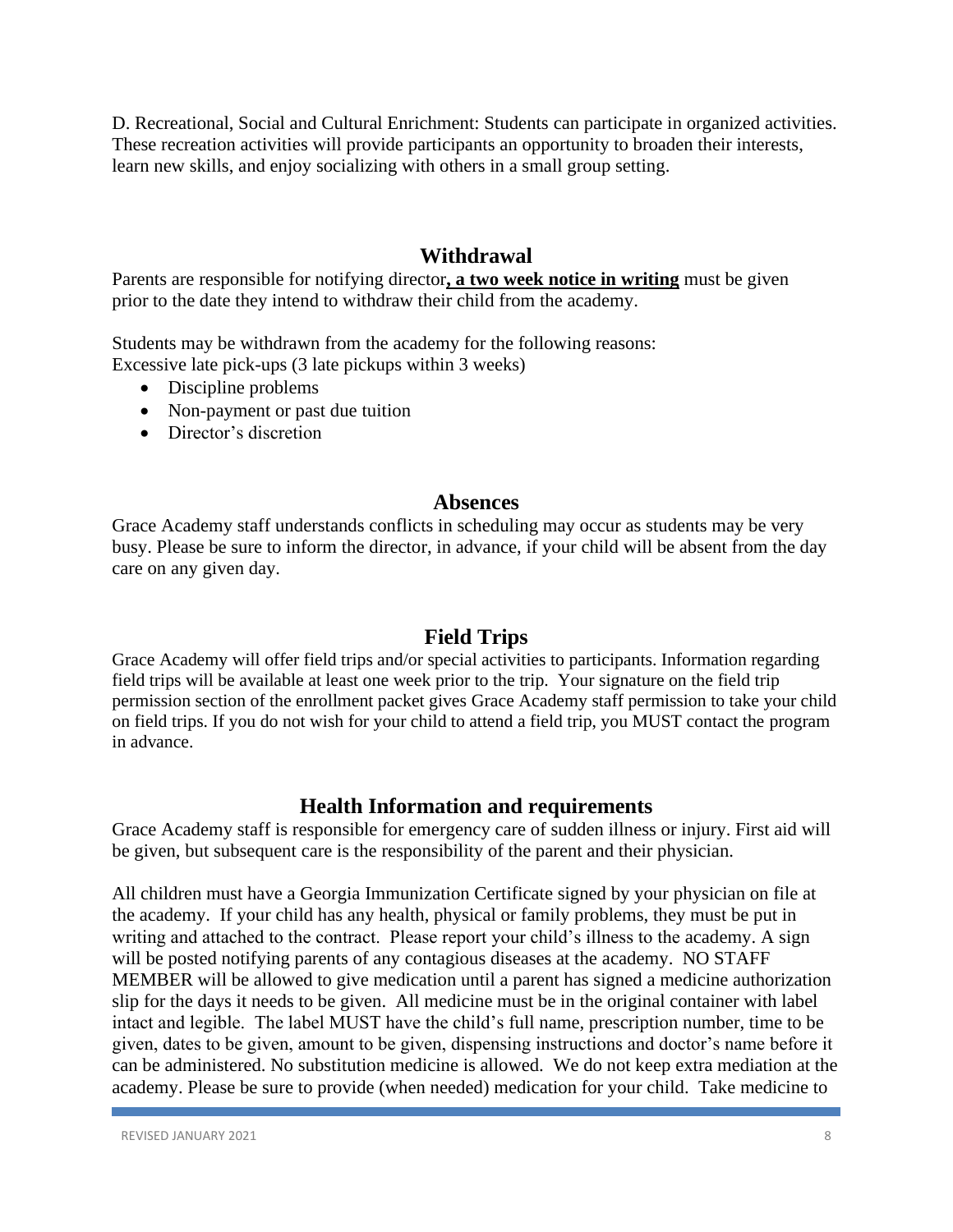the office and inform office personnel if medicine needs to be refrigerated. Parents will be informed of any adverse reaction to the medication and reaction will be noted on DHR form.

## **Emergency Policy**

If your child has a major injury or accident, we will notify you immediately by phone. If the injury is an emergency, 911 will be called and child will be transported to Liberty Regional or Wayne Memorial Hospital. For minor injuries, we will advise you at the end of the day. Emergency plans have been developed and posted for parental viewing.

We WILL NOT release your child to anyone who is not on your authorized list. Should an emergency arise, and a person not listed on the registration form needs to pick up the child; the parent MUST call the center and provide the name of the person giving a onetime authorization to pick up the child. Identification of the person picking up the child WILL BE REQIURED.

## **Illness Policy**

If your child is sent home or has had one of the following symptoms the night before, they cannot return to the day care for at least 24 hours after the last symptom disappeared WITHOUT any medication.

#### **PLEASE CONSULT COMMUNICABLE DISEASE CHART POSTED IN THE HALL TO KNOW WHEN YOUR CHILD CAN RETURN TO THE ACADEMY.**

- 1. Thick discolored mucous from nose
- 2. Red or swollen throat or glands (look for white patches)
- 3. Fever of 101 or more
- 4. Red and or runny eyes
- 5. Unexplained rashes (you must have a doctor's note to return to day care)
- 6. Vomiting
- 7. Diarrhea (2 or more in an 8-hour period: loose, discolored or very strong odor)

Thank you for your cooperation and consideration for others, as we will and are trying to keep our academy safe.

If your child has been exposed to any communicable disease, we will post a notice at each classroom door and the front entrance.

Any child that becomes sick during the day will be removed from their classroom and place in isolation and under the care of another staff member. It is imperative that the parent arranges for the child to be picked up by an authorized adult within one (1) hour of notification.

## **Vision, Hearing, Nutrition and Dental Screenings Policy**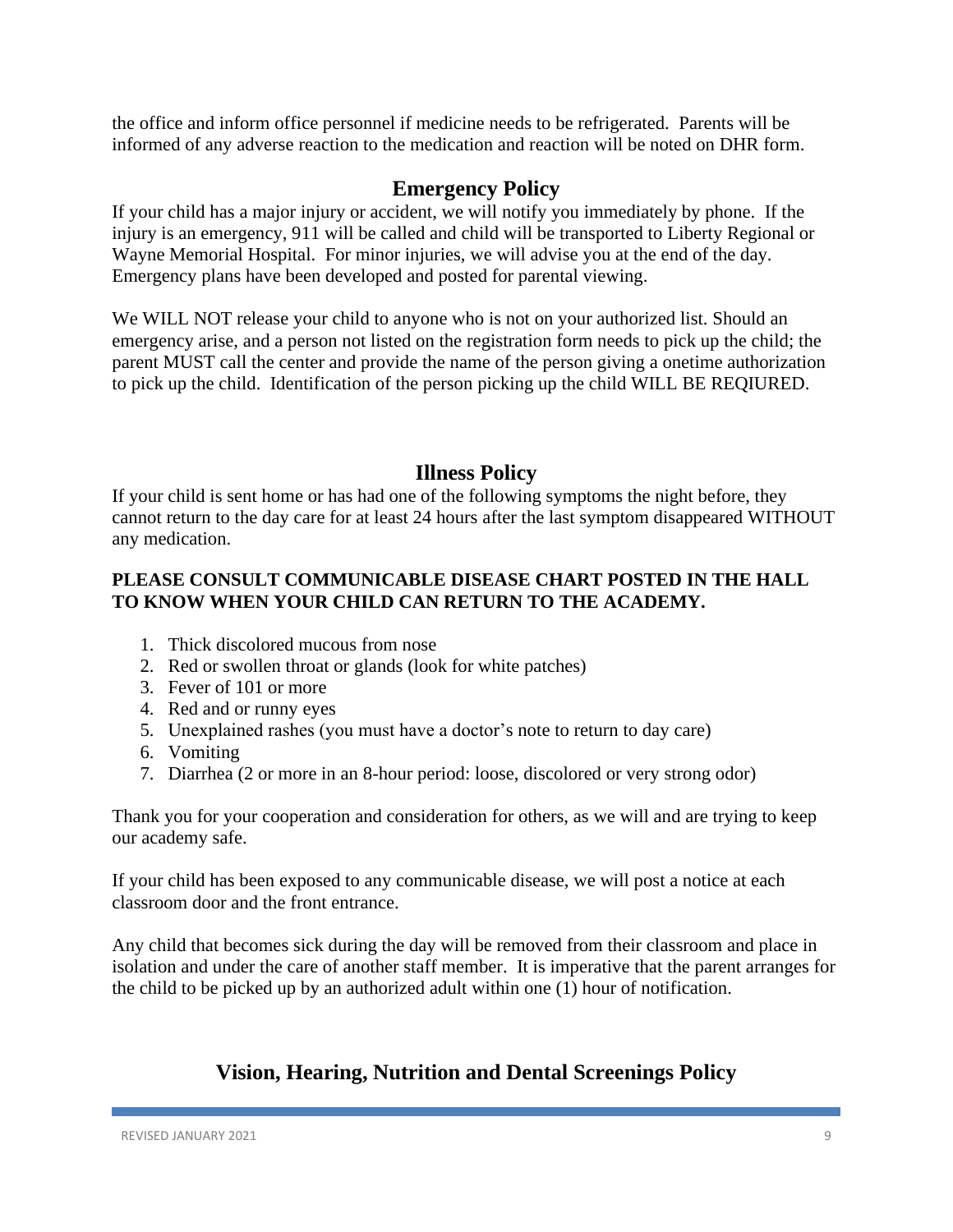We encourage vision, hearing, nutrition, and dental screenings for all four-year-old children within 90 days of enrollment. PRE-K STUDENTS ARE REQUIRED TO COMPLETE THE SCREENINGS.

## **Emergency/Health Information**

Parents, please provide emergency and health information. **Please be sure to notify the staff if there are any changes in the parent contact or emergency information.** We want to provide the most safe and healthy environment for your child.

#### **Transportation**

Transportation will be provided to and from area schools and for field trips by Grace Academy's bus or van. Parents must sign a field trip permission slip. In the event no one is at the drop-off site to receive the child, the child will be transported back to the academy. Prior to returning to the academy, we will try to contact the parent regarding whereabouts of the person assigned to receive the child.

#### **Check-in Procedures**

Parents are required to bring their child into the building, sign the child in, and walk the child to their assigned location. Please be sure a staff member is aware of you and your child's presence.

## **Pick-up Procedures**

**Parents must walk into the academy building and checkout with their child's teacher and sign the child out. Please speak directly to your child's teacher when checking out a child from the academy.** Children will not be released to anyone other than a parent, guardian, or person listed on the child's permission form. If a staff member is unfamiliar with any person picking up a child, the staff member will ask to see a picture identification before the child is released.

## **Discipline Policy/Conduct Code**

To maintain a safe and fun environment, our staff will work closely with you and your child to ensure proper behavior. If, however, discipline problem persists, a discipline report will be written.

1. Follow directions of all staff members and adult volunteers the first time.

2. Show respect for others by demonstrating courtesy and avoiding name-calling, teasing and offensive language or gestures.

- 3. Share academy's supplies, toys, and games
- 4. Keep hands, feet and all objects to yourself.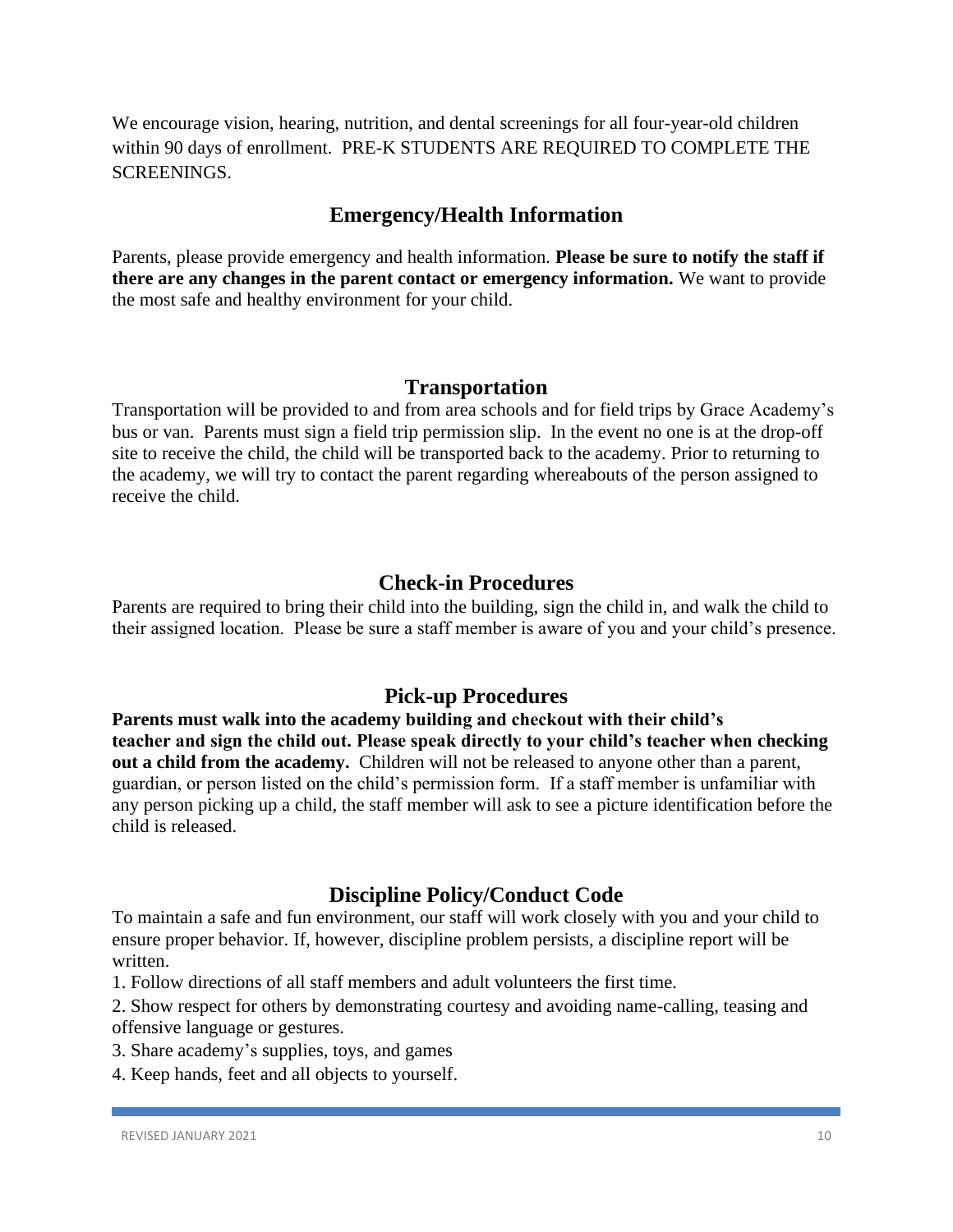- 5. Walk quietly to and from activities.
- 6. Show respect for property belonging to others and the academy.

#### **The following behaviors will not be permitted:**

- 1. Hitting or any kind of assault or fighting.
- 2. Vandalism
- 3. Spitting
- 4. Theft
- 5. Failure to do what is requested
- 6. Profanity/abusive language
- 7. Possession of a weapon
- 8. Name calling
- 9. Smoking or Possession of ATOD (Alcohol/tobacco/other drugs)
- 10. Throwing objects not meant to be thrown
- 11. Making excessive noise
- 12. Willful damage of school, staff, or student property
- 13. Harassment of other students, afterschool staff, teachers, or other program workers.
- 14. Any other conduct deemed hazardous to other's safety.

In case of minor infractions, our staff and the child will work out the problem using the following win/win guidelines:

- 1) Stop, cool off (time out)
- 2) Talk and listen to each other
- 3) Identify the problem
- 4) Brainstorm solutions
- 5) Choose the best solution
- 6) Plan and follow through

In the case of more serious infractions the following consequences will take place:

1) 1st Referral: Conference with child, director and referring Staff Member. The director will make notification of infraction to parents.

- 2) 2nd Referral: Conference with child, parent, director and referring staff member.
- 3) 3rd Referral: Conference with director and staff and suspension from center.

## **Diapering and Toileting**

When children begin to show interest and are developmentally ready, with the assistance of the parents/guardians, we will be happy to assist in the toileting of your child. It will be the parents/guardians' responsibility to provide a daily supply of pull-ups, underwear, and changes of clothes for this endeavor. If you have concerns, we encourage you to discuss with your child's teacher.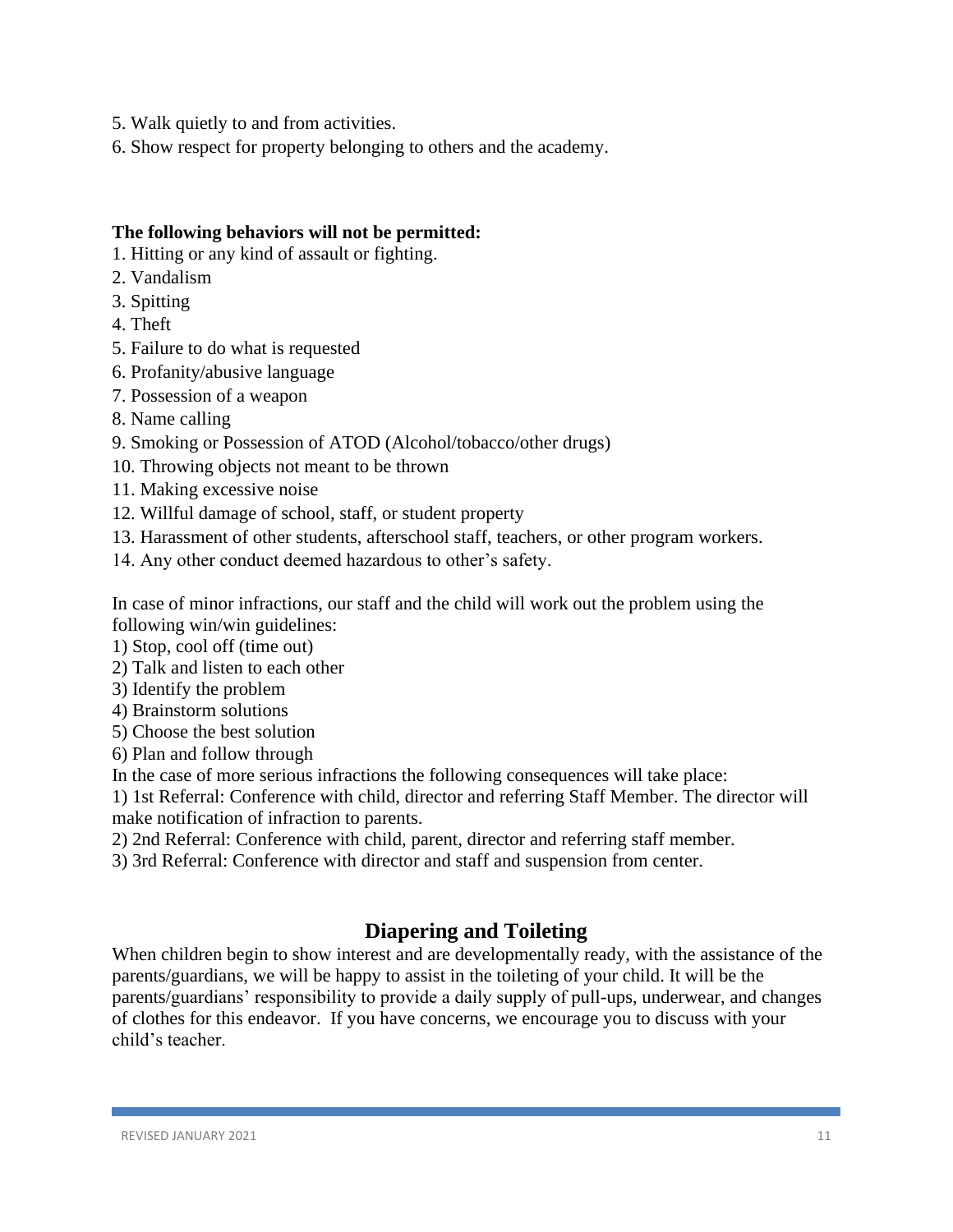For younger children, diapering times will be on demand. For older infants and toddlers, diaper changes and toileting are scheduled every hour. If your child is 3years old and still in diapers, pull-ups WILL be used. We will help to potty train but you must provide PULL AWAY pullups so all clothes and shoes will not have to be removed to change child. It is the parent's responsibility to provide adequate pull-ups and wipes. In the event an accident occurs, for children over 3 years of age or in the case of a school age child with special needs, a mat on the bathroom floor will be used for changing.

Adequate diapering facilities are available in each room housing infant/toddler children. Prior to diapering children, staff will wash hands with warm running water and liquid soap. Children's hands will be washed with warm running water and soap after diapering. After children are diapered, staff will adequately clean and disinfect the changing table area and then re-wash hands again. Diapering facilities will be always maintained safe and sanitary.

#### **Notice of Information Posted**

Please see our posted notices located at the front entrance.

- License
- Copy of rules
- Review of evaluation
- Communicable disease chart
- Statement of parental access
- Names of person in charge
- Currently weekly menu
- Emergency plans
- Statement of visitors

#### **Safe Sleep Practices/Policies:**

1) Infants will be placed on their backs in a crib to sleep unless a physician's written statement authorizing another sleep position for that infant is provided. The written statement must include how the infant shall be placed to sleep and a time frame that the instructions are to be followed.

2) No objects will be placed in or on the crib with an infant. This includes, but is not limited to, covers, blankets, toys, pillows, quilts, comforters, bumper pads, sheepskins, stuffed toys, or other soft items.

3) No objects will be attached to a crib with a sleeping infant, such as, but not limited to, crib gyms, toys, mirrors and mobiles.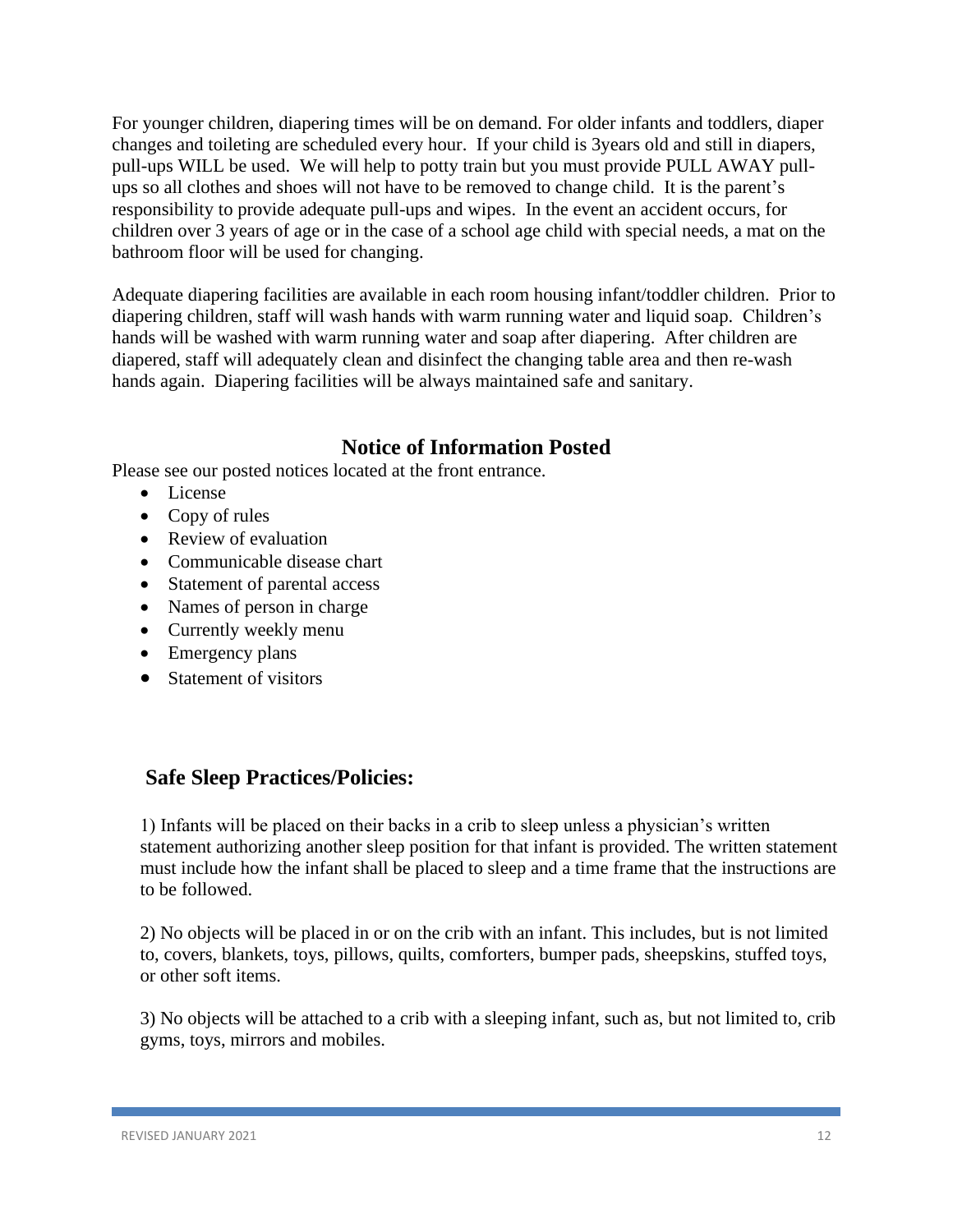4) Only sleepers, sleep sacks and wearable blankets provided by the parent/guardian and that fit according to the commercial manufacturer's guidelines and will not slip up around the infant's face may be worn for the comfort of the sleeping infant.

5) Infants who arrive at the center asleep or fall asleep in other equipment, on the floor or elsewhere, will moved to a safety-approved crib for sleep.

6) Swaddling will not be permitted, unless a physician's written statement authorizing it for a particular infant is provided. The written statement must include instructions and a time frame for swaddling the infant.

7) Wedges, other infant positioning devices and monitors will not be permitted unless a physician's written statement authorizing its use for a particular infant is provided. The written statement must include instructions on how to use the device and a time frame for using it.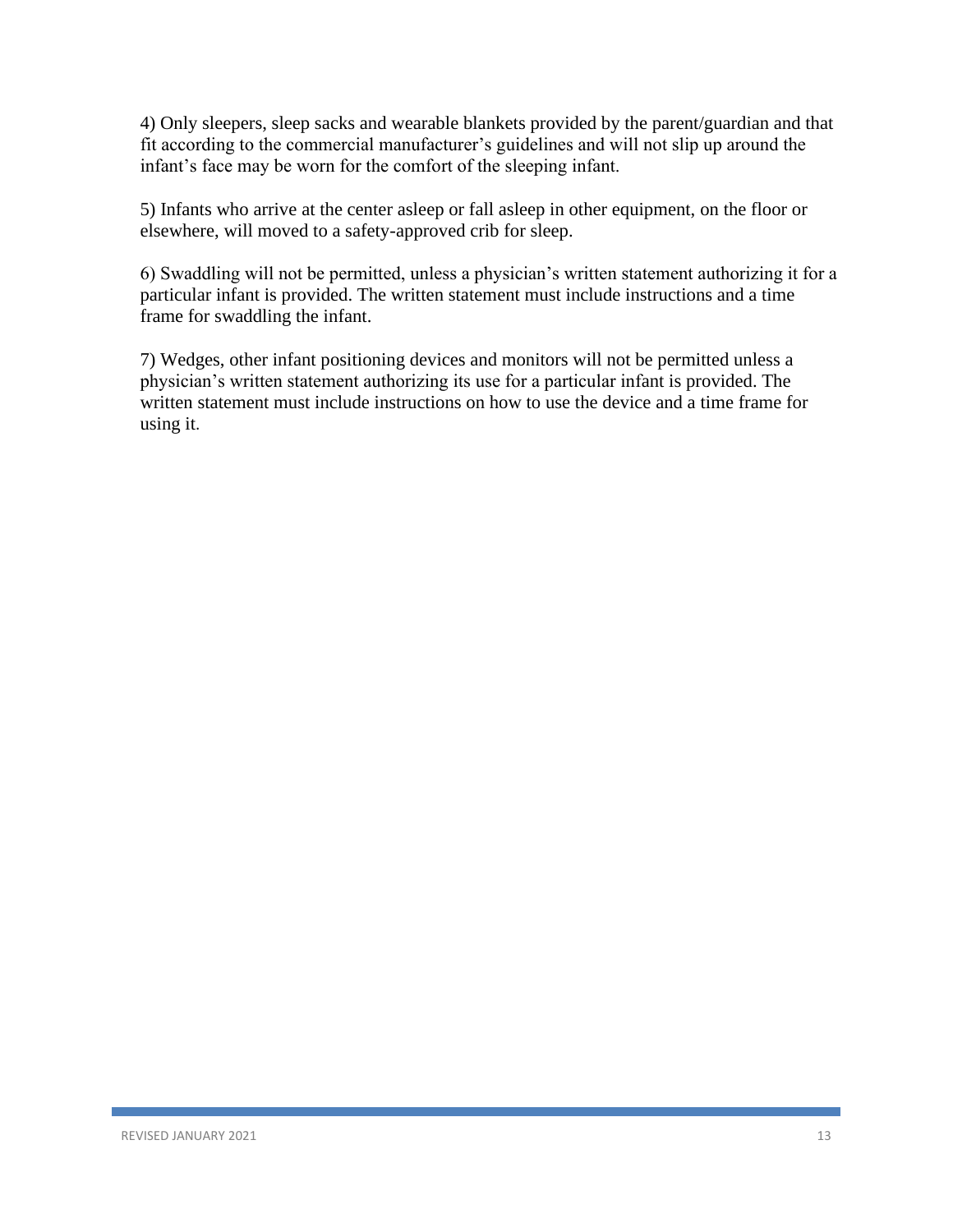## **Grace Academy** *Child Pick up Policy/Pledge*

We are committed to providing your child a safe and educational experience at Grace Academy. Your commitment as a parent is to pick up your child immediately at the end of each day.

We ask you to make a pledge to your child and to us to abide by our pickup rule. If you are not on time to pick up your child, more than 10 minutes late, our staff will call you, and if you are not available, we will continue to call the names on your emergency contact list until we reach someone and will ask that person to come immediately to pick up your child.

Please sign below indicating that you have read, understand, and agree to our late pick-up policy as stated in this handbook.

**\_\_\_\_\_\_\_\_\_\_\_\_\_\_\_\_\_\_\_\_\_\_\_\_\_\_\_\_\_\_\_ \_\_\_\_\_\_\_\_\_\_\_\_\_\_\_\_\_\_\_** 

**Parent Signature Date Date**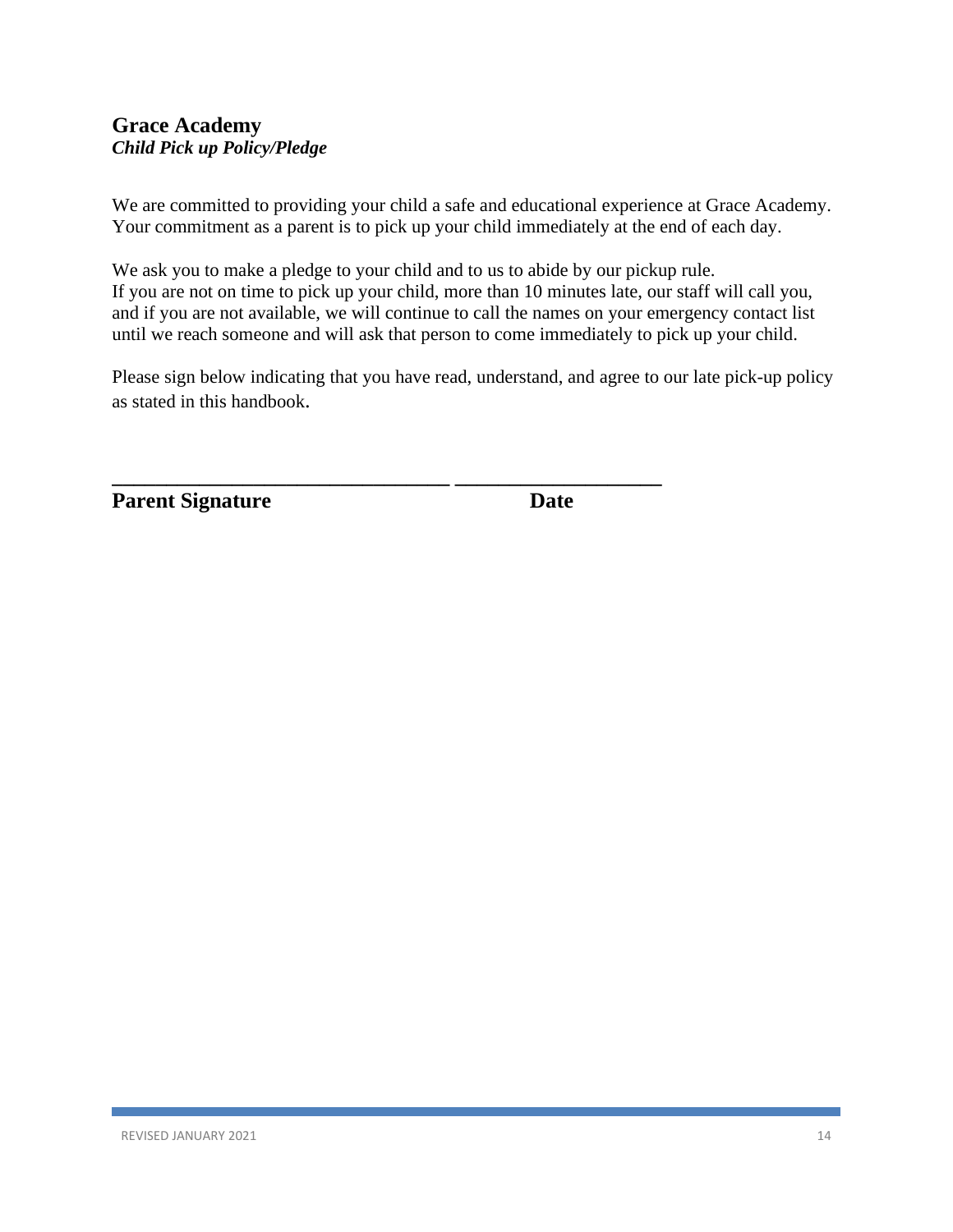# **CHILDREN'S ENROLLMENT FORM**

|                                                                                        | Entrance Date ____________________________Withdrawal Date ______________________ |  |                         |
|----------------------------------------------------------------------------------------|----------------------------------------------------------------------------------|--|-------------------------|
|                                                                                        |                                                                                  |  |                         |
|                                                                                        |                                                                                  |  |                         |
| City State Zip                                                                         |                                                                                  |  |                         |
|                                                                                        |                                                                                  |  |                         |
|                                                                                        |                                                                                  |  |                         |
|                                                                                        |                                                                                  |  |                         |
|                                                                                        |                                                                                  |  |                         |
|                                                                                        |                                                                                  |  |                         |
|                                                                                        |                                                                                  |  |                         |
|                                                                                        |                                                                                  |  |                         |
|                                                                                        |                                                                                  |  |                         |
|                                                                                        |                                                                                  |  |                         |
|                                                                                        |                                                                                  |  |                         |
|                                                                                        |                                                                                  |  |                         |
| Child's Living Arrangements: (check one) () Both Parents () Mother () Father () Other  |                                                                                  |  |                         |
| Child's Legal Guardian(s): (check one) () Both Parents () Mother () Father             |                                                                                  |  | () Other                |
| The child may be released to the person(s) signing this agreement or to the following: |                                                                                  |  |                         |
|                                                                                        |                                                                                  |  |                         |
| Other identifying information (if any)                                                 |                                                                                  |  | (Street-City-State-Zip) |
|                                                                                        |                                                                                  |  |                         |
|                                                                                        |                                                                                  |  | (Street-City-State-Zip) |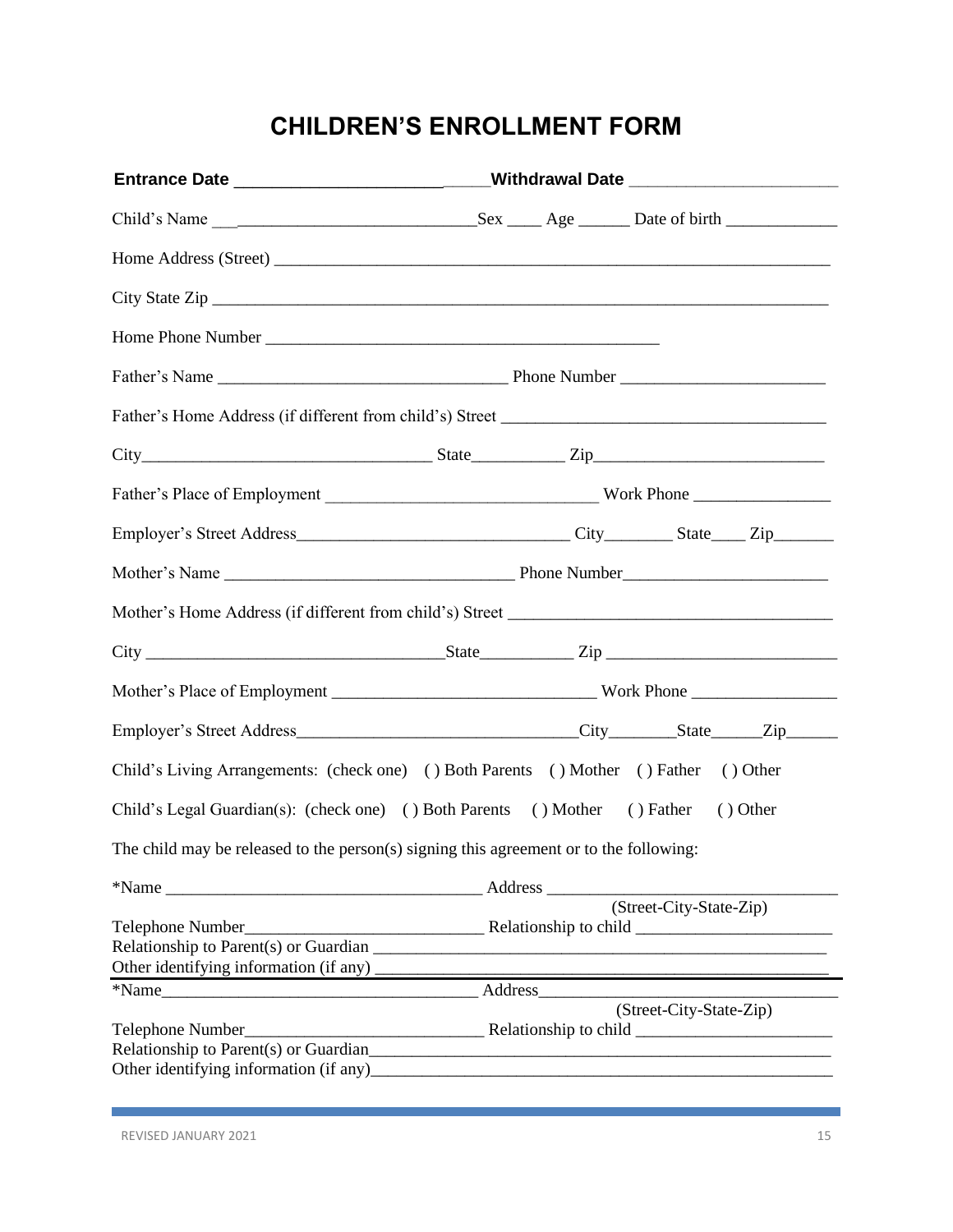Persons to contact in the case of emergency when parent or guardian cannot be reached:

| My child has the following special needs                                                                                                 |                                                                                                                                                                                                                                                             |
|------------------------------------------------------------------------------------------------------------------------------------------|-------------------------------------------------------------------------------------------------------------------------------------------------------------------------------------------------------------------------------------------------------------|
| while at the center:                                                                                                                     | The following special accommodation(s) may be required to most effectively meet my child's needs                                                                                                                                                            |
| pre-existing illness, allergies, or health concerns:                                                                                     | My child is currently on medication(s) prescribed for long-term continuous use and/or has the following                                                                                                                                                     |
| <b>EMERGENCY MEDICAL AUTHORIZATION</b><br>suffer an injury or illness while in the care of (Facility name)_________________<br>services. | Should (child's name) Date of birth<br>and the facility is unable to contact me (us) immediately, it shall be authorized to secure such medical<br>attention and care for the child as may be necessary. I (We) shall assume responsibility for payment for |
|                                                                                                                                          |                                                                                                                                                                                                                                                             |
| Date:                                                                                                                                    | Signature                                                                                                                                                                                                                                                   |
|                                                                                                                                          |                                                                                                                                                                                                                                                             |
|                                                                                                                                          |                                                                                                                                                                                                                                                             |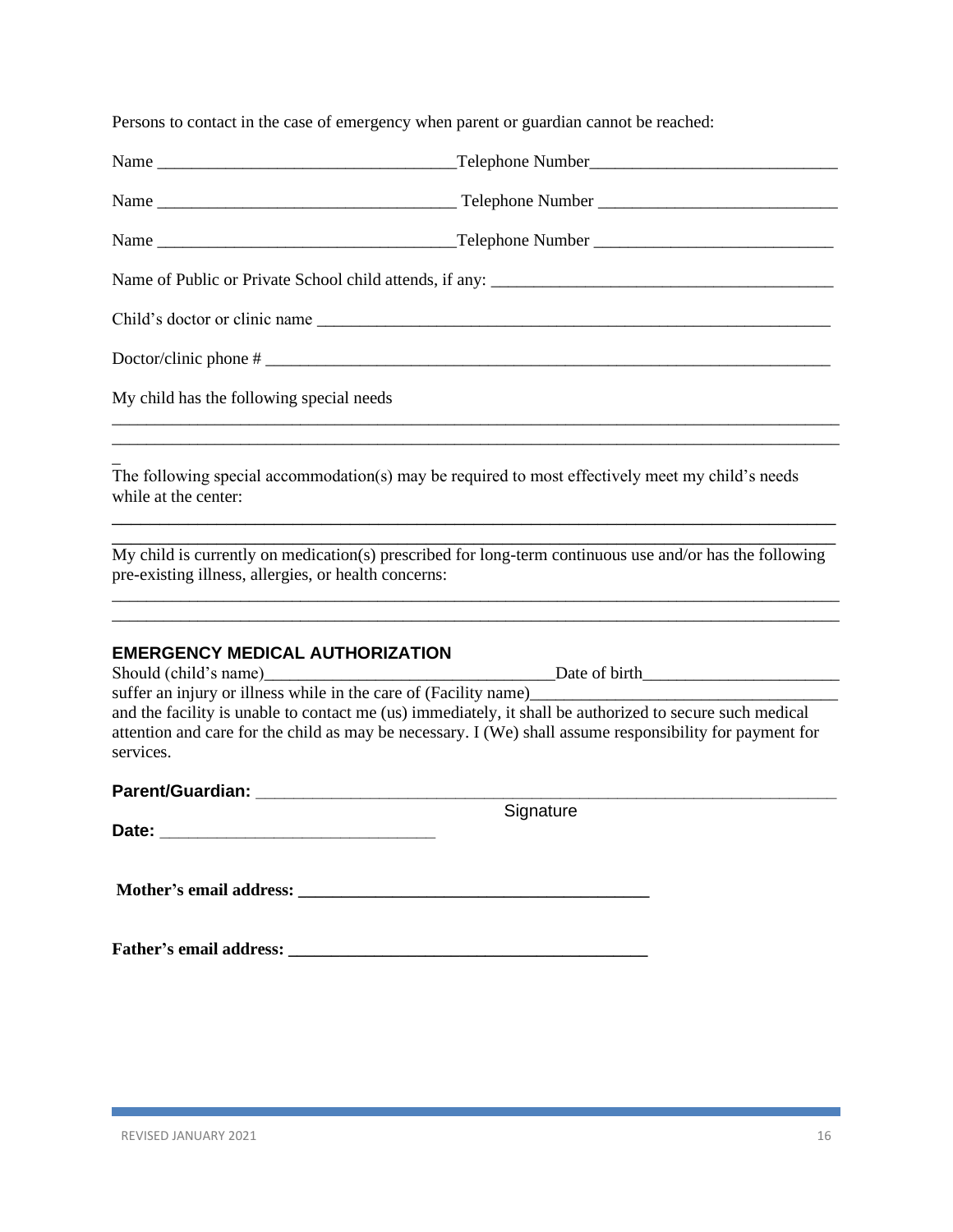## **Tuition Agreement**

| It is my desire to enroll | in Grace |
|---------------------------|----------|
| Academy.                  |          |

I hereby agree to pay weekly \_\_\_\_\_\_ Monthly \_\_\_\_\_\_

And a yearly \$100.00 curriculum fee that is due upon registration and by January 15 each following year.

I understand that a registration fee of \$65.00 is to be paid at time of enrollment. This fee in non-refundable.

I understand that if my child remains at the program past 6:00PM, I will be charged and agree to pay \$5.00 per minute for any time my child remains after 6:05PM.

I understand the return check policy and agree to adhere by it.

I understand that I MUST submit two weeks withdraw notice in writing. I will be charged tuition for my last two weeks of enrollment.

\_\_\_\_\_\_\_\_\_\_\_\_\_\_\_\_\_\_\_\_\_\_\_\_\_\_\_\_\_\_\_\_\_\_ \_\_\_\_\_\_\_\_\_\_\_\_\_\_\_

I have read and understand the above terms and conditions.

Parent signature Date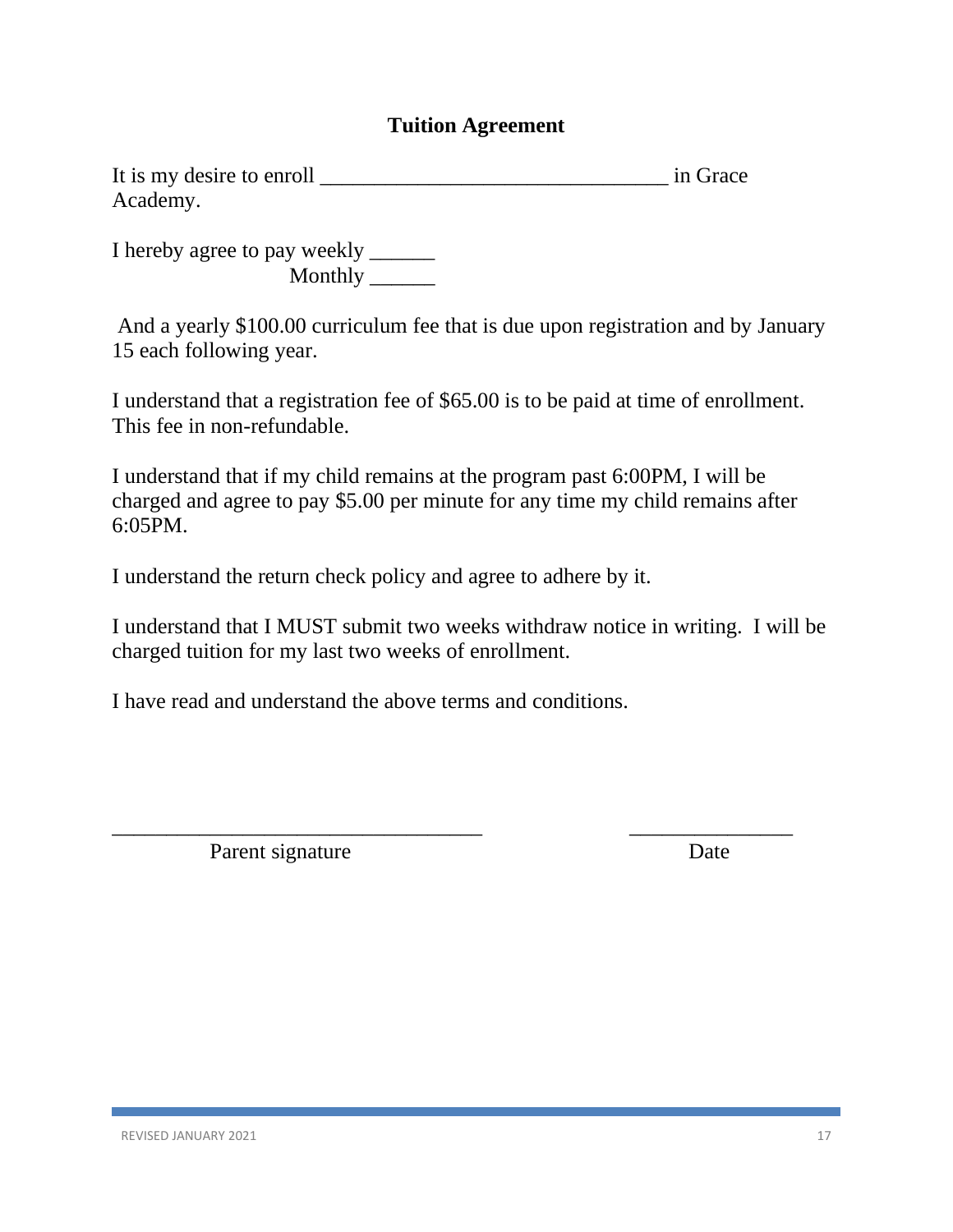## **Parental Agreements with Child Care Facility**

The Grace Academy agrees to provide day care for \_\_\_\_\_\_\_\_\_\_\_\_\_\_\_\_\_\_\_\_\_\_\_\_\_\_\_\_\_\_\_\_

(Name of Child)

My child will participate in the following meal plan: breakfast, lunch, and afternoon Snack

Before any medication is dispensed to my child, I will provide a written authorization, which includes date; name of child; name of medication; prescription number; if any; dosages; date and time of day medication is to be given. Medicine will be in the original container with my child's name marked on it.

My child will not be allowed to enter or leave the facility without being escorted by the parent(s), person authorized by parent (s), or facility personnel.

I acknowledge it is my responsibility to keep my child's records current to reflect any significant changes as they occur, e.g., telephone numbers, work location, emergency contacts, child's physician, child's health status, infant feeding plans and immunization records, etc.

The facility agrees to keep me informed of any incidents, including illnesses, injuries, adverse reactions to medications, etc., which include my child.

The \_\_\_\_\_\_\_\_\_\_\_\_\_\_\_\_\_\_\_\_\_\_\_\_\_\_\_\_\_\_ agrees to obtain written authorization from me before my child participates in routine transportation, field trips, special activities away from the facility, and waterrelated activities occurring in water that is more than two (2) feet deep.

I authorize the childcare facility to obtain emergency medical care for my child when I am not available.

I have received a copy and agree to abide by the policies and procedures for Grace Academy.

I understand that the center will advise me of my child's progress and issues relating to my child's care as well as any individual practices concerning my child's special needs. I also understand that my participation is encouraged in facility activities.

Signed: \_\_\_\_\_\_\_\_\_\_\_\_\_\_\_\_\_\_\_\_\_\_\_\_\_\_\_\_\_\_\_\_\_\_\_\_\_\_\_\_\_\_\_\_\_ Date: \_\_\_\_\_\_\_\_\_\_\_\_\_\_\_\_\_\_\_\_\_

(Parent/Guardian)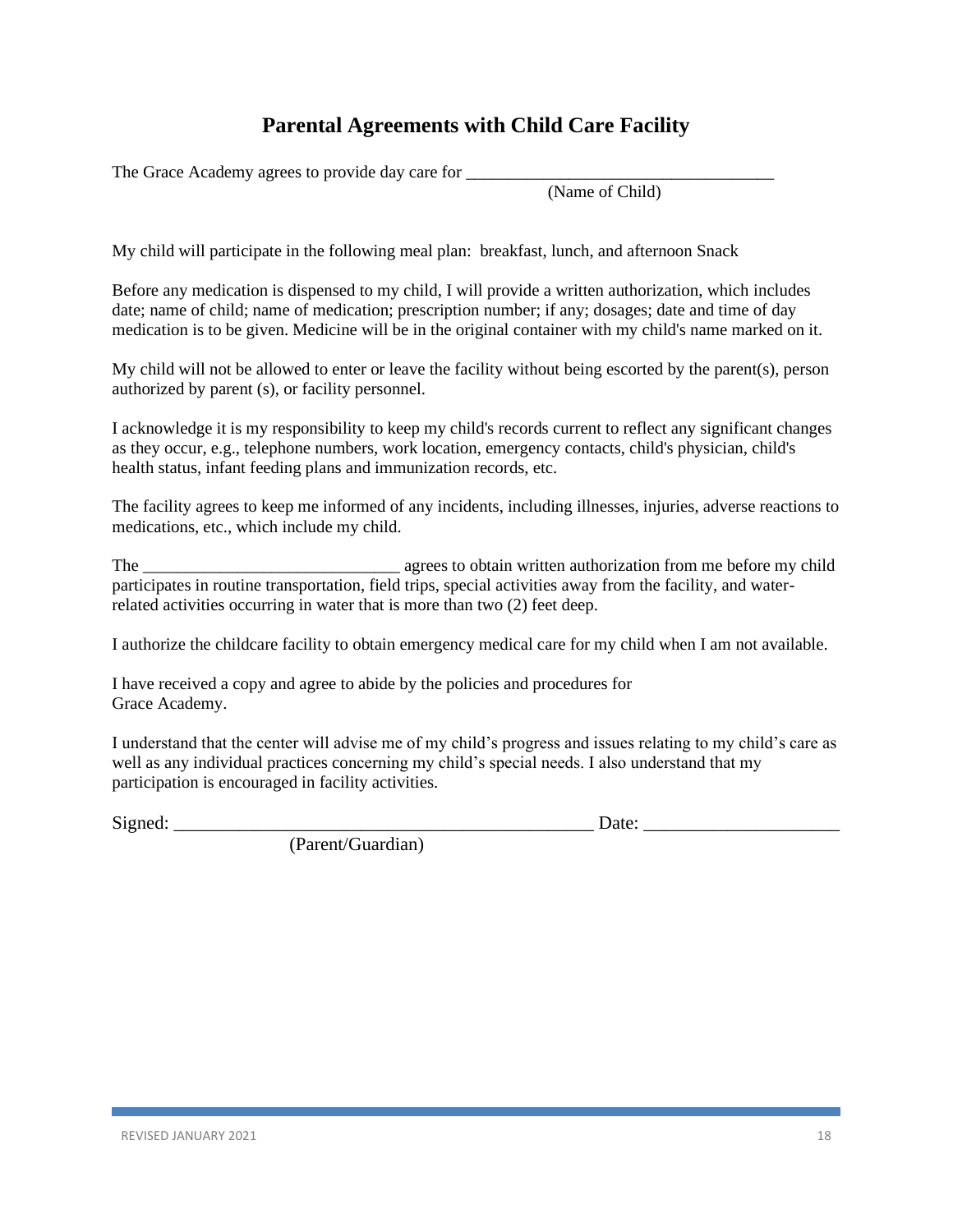# **Vehicle Emergency Medical Information**

|                                                                       | Father's Name                                                                                                                                                                                                                  |
|-----------------------------------------------------------------------|--------------------------------------------------------------------------------------------------------------------------------------------------------------------------------------------------------------------------------|
|                                                                       |                                                                                                                                                                                                                                |
|                                                                       |                                                                                                                                                                                                                                |
| Person to notify in an emergency and parents cannot be reached:       |                                                                                                                                                                                                                                |
|                                                                       |                                                                                                                                                                                                                                |
|                                                                       |                                                                                                                                                                                                                                |
|                                                                       |                                                                                                                                                                                                                                |
|                                                                       | Address and the contract of the contract of the contract of the contract of the contract of the contract of the contract of the contract of the contract of the contract of the contract of the contract of the contract of th |
|                                                                       |                                                                                                                                                                                                                                |
|                                                                       |                                                                                                                                                                                                                                |
| In the event of an emergency involving my child, and if Grace Academy | cannot get in touch with me, I hereby authorize any needed emergency medical care. I further<br>agree to be fully responsible for all medical expenses incurred during the treatment of my child                               |
|                                                                       |                                                                                                                                                                                                                                |
|                                                                       |                                                                                                                                                                                                                                |
|                                                                       |                                                                                                                                                                                                                                |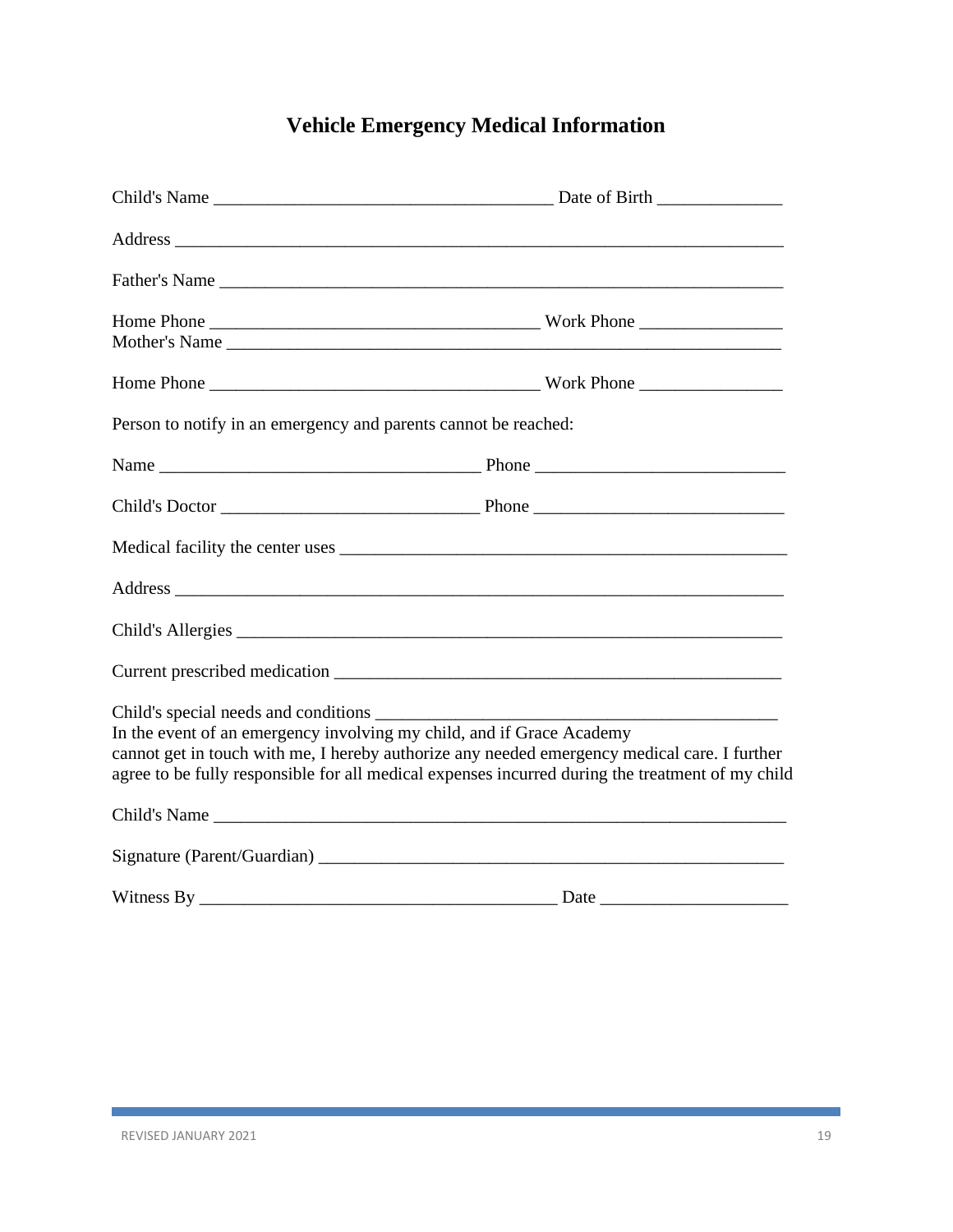## **School Transportation Agreement**

|                                                                                | Name of facility                                                                                       |
|--------------------------------------------------------------------------------|--------------------------------------------------------------------------------------------------------|
|                                                                                |                                                                                                        |
|                                                                                |                                                                                                        |
|                                                                                | Name of child                                                                                          |
|                                                                                |                                                                                                        |
| School Name                                                                    |                                                                                                        |
|                                                                                |                                                                                                        |
| School Name                                                                    |                                                                                                        |
| On the following days<br>_Monday<br>Tuesday<br>Wednesday<br>Thursday<br>Friday |                                                                                                        |
| Name of authorized person                                                      | is authorized to receive my child. In the event the authorized                                         |
|                                                                                | In the event my child is not to be transported as outlined above, I agree to notify the Grace Academy. |
|                                                                                | Date                                                                                                   |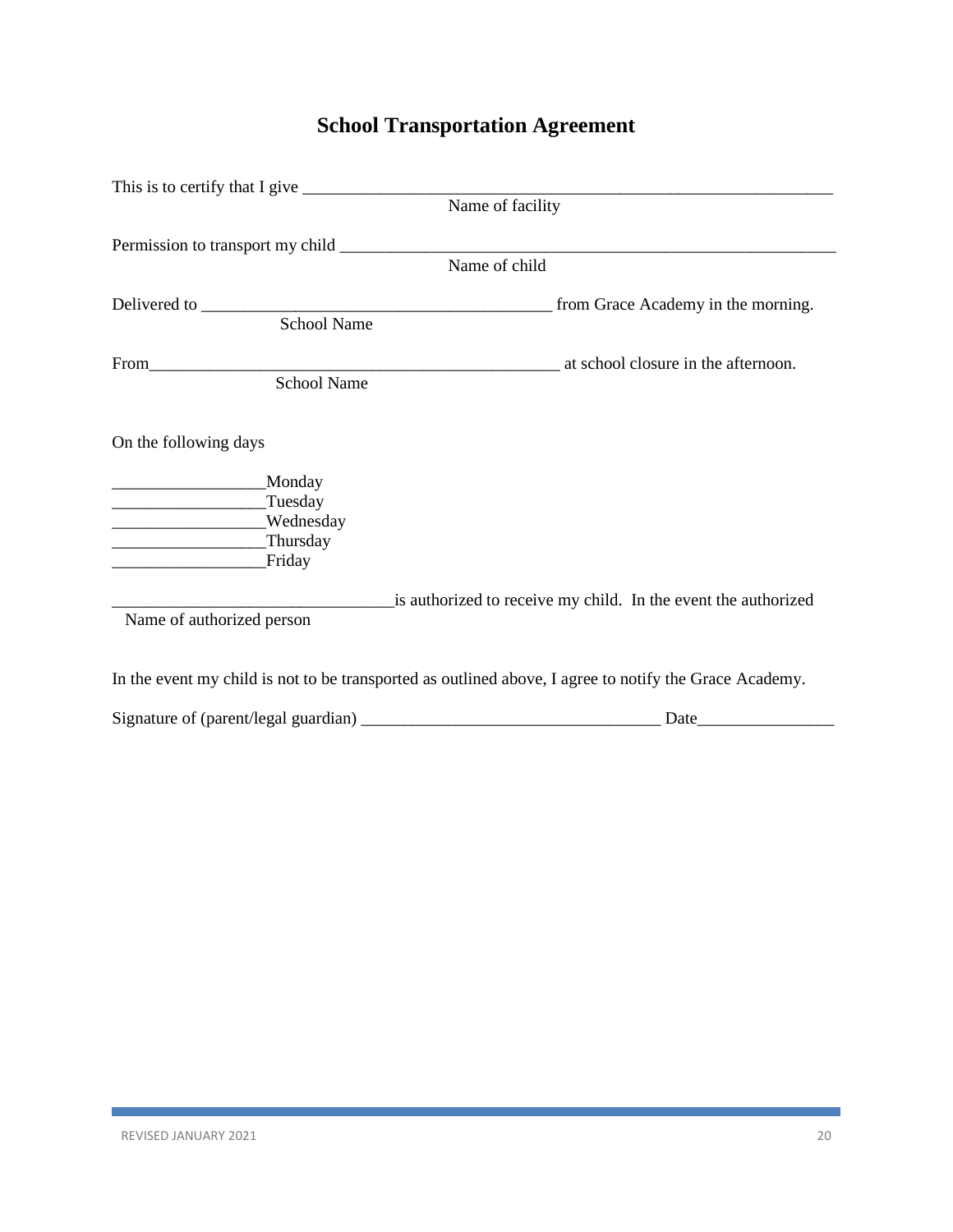## **Consent to Use of Image**

I hereby give Grace Academy ("GA") permission to use images of my child, (including any motion picture or still photographs made by GA of my child's likeness, poses, acts and appearances or the sound records made by GA of my child's voice) ("Images") for any purposes in connection with promoting GA and its activities (the "Purposes"), which may include advertising, promotion and marketing. GA may crop, alter or modify Images of my child and combine such Images with other images, text, audio recordings and graphics without notifying me.

I understand that my child's personal information, including Images of my child, is being collected pursuant to section 26 of the *Freedom of Information and Protection of Privacy Act*, R.S.B.C. 1996, c. 165, for the Purposes. I consent to my child's name and any other information provided by me to GA being displayed in connection with the appearance of my child's Image.

Any questions about the videotaping, photographing and audio taping should be directed to:

director or assistant director.

\_\_\_\_\_\_\_\_\_\_\_\_\_\_\_\_\_\_\_\_\_\_\_\_\_\_\_\_\_\_\_\_\_\_\_\_\_

My child is a minor. As (child's name) example a set of the legal guardian, I sign this form on their behalf. I have read and understood this form prior to signing it, and am aware that by signing this consent I am giving permission to use my child's Image for the purpose of marketing (brochures, commercials, social media, etc.)

| Signature of parent or guardian |  |  |
|---------------------------------|--|--|

Date